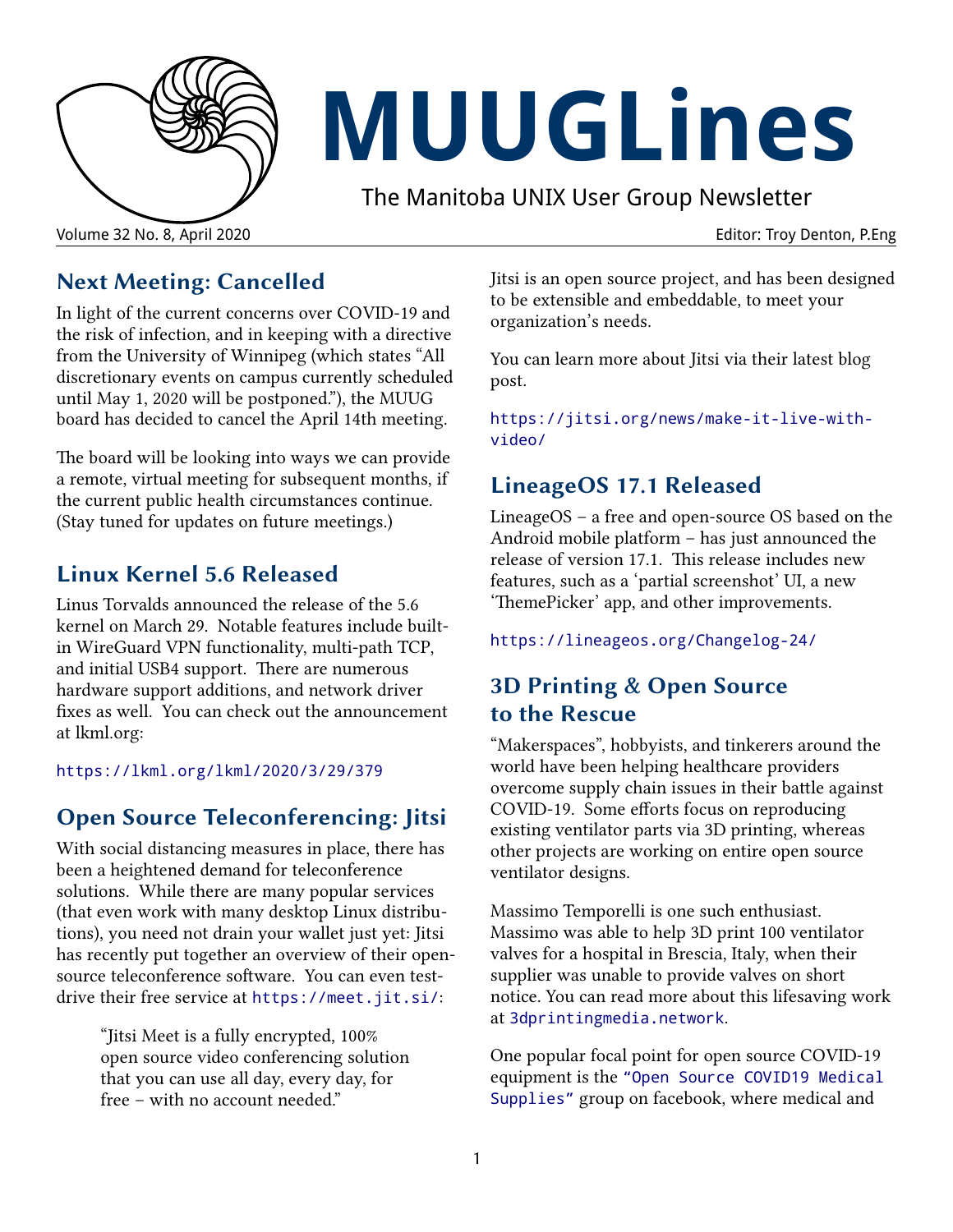technical experts are exchanging designs, information, and feedback.

Other efforts for front-line health worker equipment include open source face shield designs, including the one depicted here, developed by <https://faceshield.us/>.



Meanwhile, a team at MIT

[link.](https://giving.mit.edu/give/to?fundId=3887150&source=WBMPP)

is giving a 10-year old project a breath of fresh air *faceshield.us* – the [MIT E-Vent team](https://e-vent.mit.edu/) have revitalized an old MIT ventilator project to help provide a low-cost, easily produced ventilator design. Development is active, and the team is seeking donations - their team mobilized too fast to secure any research funding! [You can donate to the E-Vent team via this](https://giving.mit.edu/give/to?fundId=3887150&source=WBMPP)  *A faceshield design from* 



*MIT E-Vent Unit 002 Undergoing Testing, Image by MD*

[https://www.3dprintingmedia.network/covid-](https://www.3dprintingmedia.network/covid-19-3d-printed-valve-for-reanimation-device/)[19-3d-printed-valve-for-reanimation-device/](https://www.3dprintingmedia.network/covid-19-3d-printed-valve-for-reanimation-device/)

<https://faceshield.us/>

[https://www.facebook.com/groups/opensource](https://www.facebook.com/groups/opensourcecovid19medicalsupplies/)[covid19medicalsupplies/](https://www.facebook.com/groups/opensourcecovid19medicalsupplies/)

<https://e-vent.mit.edu/>

[http://news.mit.edu/2020/ventilator-covid](http://news.mit.edu/2020/ventilator-covid-deployment-open-source-low-cost-0326)[deployment-open-source-low-cost-0326](http://news.mit.edu/2020/ventilator-covid-deployment-open-source-low-cost-0326)

[https://giving.mit.edu/give/to?](https://giving.mit.edu/give/to?fundId=3887150&source=WBMPP) [fundId=3887150&source=WBMPP](https://giving.mit.edu/give/to?fundId=3887150&source=WBMPP)

#### **COVID-19 Stress Tests the "Cloud"**

*Interconnected* founder Kevin Xu has been busy analysing usage trends among popular cloud infrastructure providers. Kevin's research highlights recent issues with Microsoft's services, as well as their *Azure* cloud platform. Kevin also indicates that their communication of these issues also leaves something to be desired.

From Kevin's article:

[...] in March alone, multiple issues have occurred on various Microsoft cloud services: twice in just the last few weeks for European users of Teams, customers not getting the capacity they need in the US East Region, and XBox Live going down during a time when online gaming is surely surging. To put the timing in perspective, America and Europe only started taking COVID-19 seriously on a societal level in March. Parts of Azure began to fail almost as soon as people's behaviors began to change.

Conversely, Kevin is quick to point out that an absence of reported issues with AWS and many of their high-profile customers (including Netflix) is a sure sign of a superior service offering.

[https://interconnected.blog/covid-19](https://interconnected.blog/covid-19-stress-tests-cloud-azure-aws/) [stress-tests-cloud-azure-aws/](https://interconnected.blog/covid-19-stress-tests-cloud-azure-aws/)

## **Computer Chips: Now With Brainy Bits**

[Cortical Labs](https://corticallabs.com/) – a new biotech startup in Melbourne, Australia, is trying to change the way we think about computer chips – or more accurately, they trying to change the way chips think entirely!

From their blog:

Our vision, based on Karl Friston's free energy principle, is to build technology that harnesses the power of synthetic biology and the full potential of the human brain to develop a new class of artificial intelligence with the fluid intelligence to adapt and problem solve for society's greatest challenges.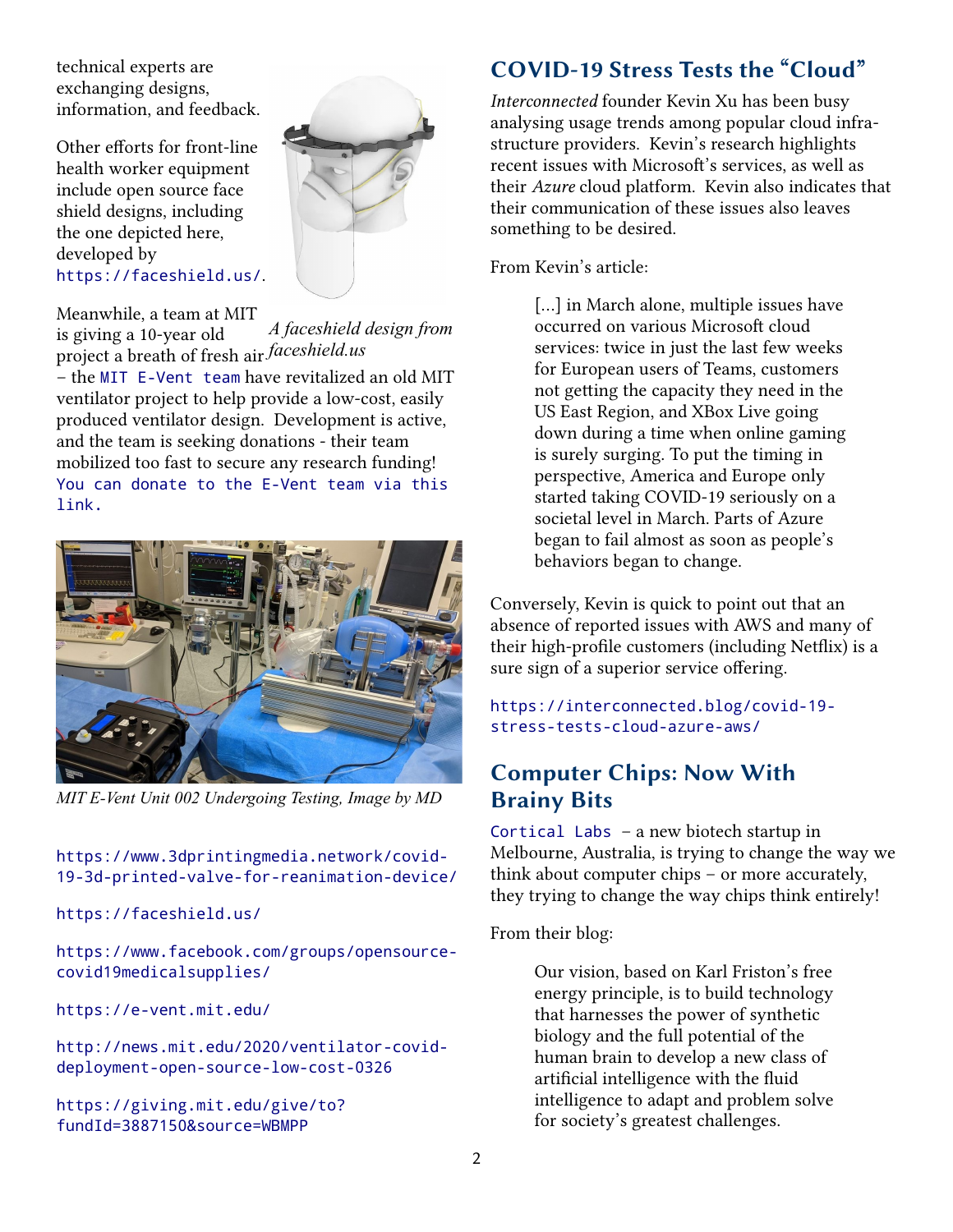According to fortune.com, Cortical Labs uses mouse neurons in it's computer chip products, with their novel 'Perfusion Circuit' apparatus.



*An XFCE user's depiction of Cortical hardware*

Keep your neurons focused on [https://cortic](https://corticallabs.com/)[allabs.com/](https://corticallabs.com/) for more of their wild ideas.

[https://fortune.com/2020/03/30/startup](https://fortune.com/2020/03/30/startup-human-neurons-computer-chips/)[human-neurons-computer-chips/](https://fortune.com/2020/03/30/startup-human-neurons-computer-chips/)

#### **FCC Mandates Caller ID Authentication**

The FCC has adopted new rules requiring telecommunication service providers (TSPs) to implement new standards known as "STIR/SHAKEN". These measures are designed to stop illegal caller ID spoofing.

The new order requires TSPs operating in the United States to employ STIR/SHAKEN on their IP networks by June 30, 2021.

In 2019, The CRTC – a similar regulatory body in Canada – concluded that TSPs "should be able to complete the implementation [...] by no later than 30 September 2020".

With any luck this legislation will leave "robocall" and scam "CRA" operators SHAKEN in their boots!

[https://docs.fcc.gov/public/attachments/](https://docs.fcc.gov/public/attachments/DOC-363399A1.pdf) [DOC-363399A1.pdf](https://docs.fcc.gov/public/attachments/DOC-363399A1.pdf)

[https://crtc.gc.ca/eng/archive/2019/2019-](https://crtc.gc.ca/eng/archive/2019/2019-402.htm) [402.htm](https://crtc.gc.ca/eng/archive/2019/2019-402.htm)

#### **New Linux Laptop Promises You can "Write code in VIM for 21 hours straight"**



Linux-focused computer vendor System76 has announced the latest addition to their line of premium laptops: the Lemur Pro. *The System76 Lemur Pro*

Users who have suffered from poor battery performance on previous System76 models will be pleased to hear that the Lemur Pro boasts a battery life of "up to 21 hours" between charges.

This exciting new model features a  $10<sup>th</sup>$  gen Intel CPU, USB-C charging, a 1080p matte display, and up to 40GB of DDR4 RAM. Security-conscious consumers will also appreciate it's [open source](https://github.com/system76/firmware-open)  [BIOS firmware](https://github.com/system76/firmware-open)

The Lemur Pro is expected to arrive in early April, and comes pre-installed with a selection of Pop!\_OS 19.10, Pop!\_OS 18.04 LTS, or Ubuntu 18.04 LTS.

<https://system76.com/laptops/lemur>

<https://github.com/system76/firmware-open>

#### **File Event Processing: incron**

Have you ever written a cron job that repeatedly checks a directory for new files – an rsync job, or a post-processing job? Incron might be a valuable new addition to your sysadmin toolbox!

*Incrond* works in a way similar to *crond.* Instead of following a time schedule, it uses *inotify* features to run commands based on the events in a file's lifecycle. These inotify events cover cases like: "*a new file was opened for writing in this directory*", or "*file /foo/bar.baz was written to*".

Here's an example: whenever a file finishes uploading to /var/upload, we want to move it to / var/hold. With incron installed, you could use the